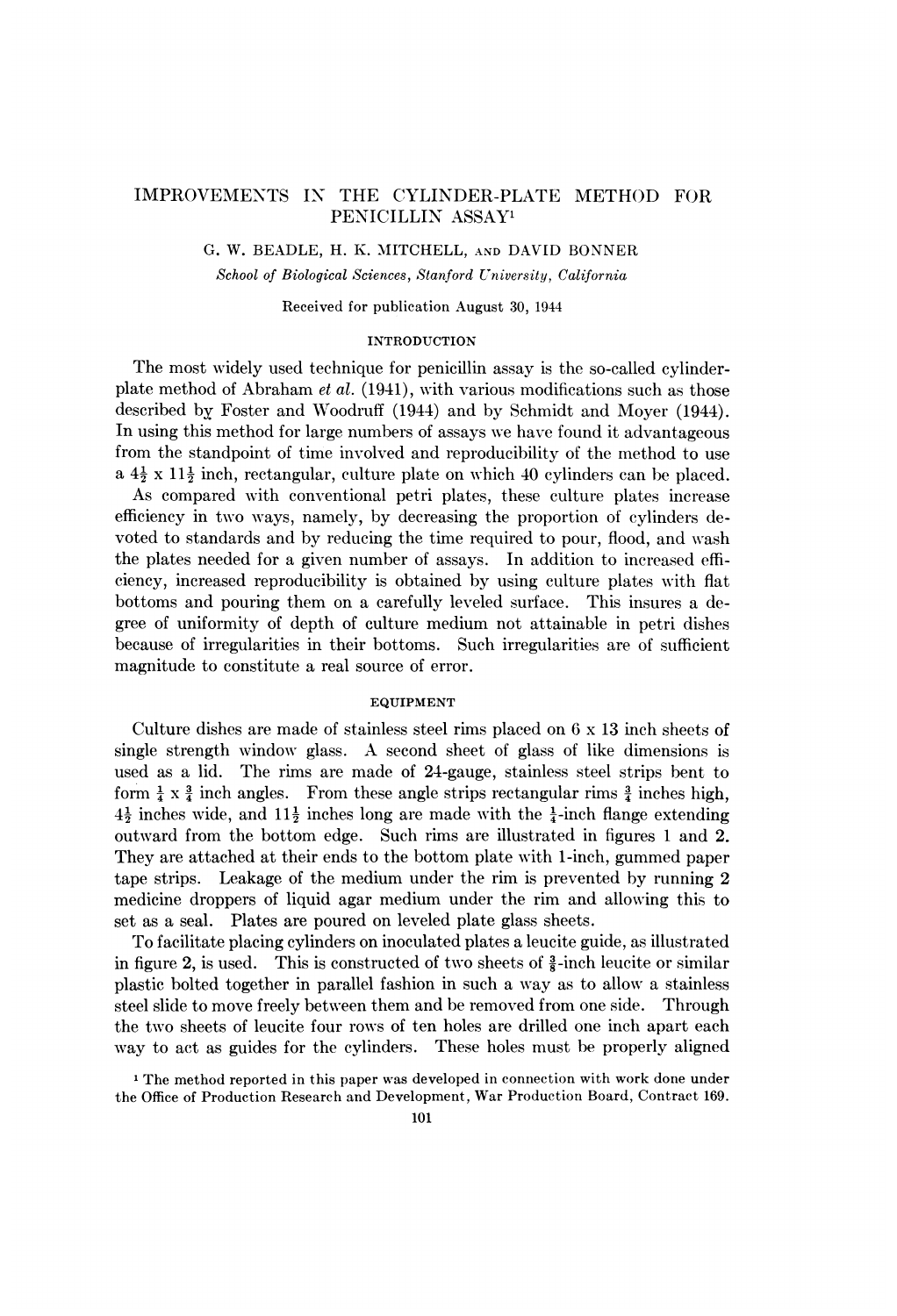and of such size as to guide the cylinders accurately while allowing them to fall freely as the slide is removed. The holes in the lower plate are slightly enlarged on the top side with a taper reamer. Those on the top plate are beveled with a countersink to facilitate placing cylinders in them.



FIG. 1. VIEW OF CULTURE PLATE SHOWING ARRANGEMENT OF CYLINDERS



FIG. 2. VIEW SHOWING LEUCITE GUIDE, CYLINDERS, AND METAL RIM

Guides are used by loading the top plate with cylinders, placing the guide over the culture plate, and allowing the cylinders to drop into place by removing the slide. If one end of the guide is held in place on the plate while the other is lifted, cylinders are not moved on removal of the guide. Guides are cleaned daily with 70 per cent alcohol and stored in a dust-free cabinet.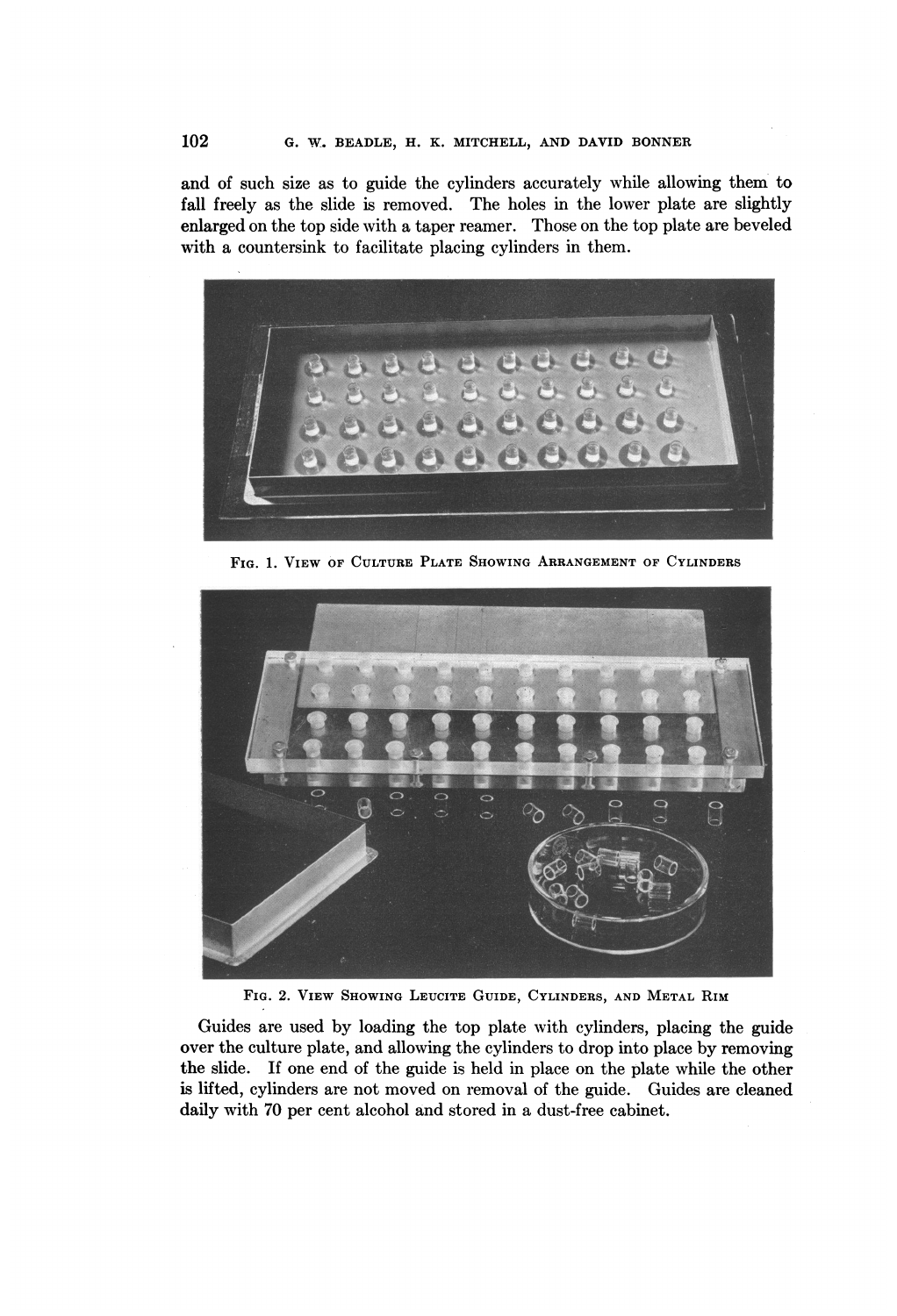Cylinders are made of standard pyrex tubing selected for an outside diameter of 7.9  $\pm$  0.1 mm and cut into sections one cm long. The ends are ground flat on a carborundum wheel and then fire-polished just enough to produce a glaze but not enough to round the cylinder edges.

## ASSAY PROCEDURE

With respect to test organisms, media, buffer, dilutions, time, and temperature of incubation, etc., we follow the recommendations of Schmidt and Moyer as given in their <sup>1944</sup> paper and as subsequently modified by them. We recommend that investigators making extensive use of penicillin assay methods communicate with the United States Department of Agriculture, Northern Regional Research Laboratory, Peoria, Illinois, Dr. R. 0. Coghill, for the current recommendations of the Peoria group.

In a further effort to increase reproducibility, we attempt to keep time intervals constant between successive steps in the assay procedure. Plates are poured (83 ml per plate), allow-ed to set, and stored in an incubator at 44 C for 3 to 4 hours. Using a rapidly draining pipette, the plates are flooded with 17 ml of inoculated medium. The agar is then allowed to solidify and the cylinders dropped into place. Following an interval of 15 minutes, test solutions are pipetted into the cylinders, and the plates placed in a 37 C incubator over night (ca. 16 hours).

Inhibition zones are measured by means of a light box containing a daylight fluorescent tube under two glass plates. Between these plates is placed a celluloid sheet on which circles differing in diameter by one millimeter increments are drawn. In routine assays diameters are read to the nearest half millimeter.

On the completion of readings, the plates are flooded with lysol and subsequently dismantled for cleaning. After this they are reassembled, wrapped in paper, and sterilized by autoclaving. They are dried by exhausting the autoclave and then allowing it to develop a vacuum for 15 or 20 minutes.

## ERROR VARIANCE

To obtain an indication of the magnitude of unavoidable errors of the method an analysis of variance was made on a series of replicated runs made at levels near 1.0 unit penicillin per ml with inhibition zones read to the nearest 0.25 mm. In eight different determinations, each based on from six to nine individual tests, 75 measurements were made. The "within-series" variance was 0.1 mm in zone diameter. This corresponds to <sup>a</sup> standard error of about 0.3 mm. At <sup>a</sup> level of one unit per ml this represents approximately 0.07 unit penicillin per mm, or <sup>7</sup> per cent. Expressed in another way, at a level of <sup>1</sup> unit, about twothirds of the individual determinations would fall within 0.07 unit of the true value. Duplicates and higher replicates would, of course, reduce the standard error of a determination inversely as the square of the number of cylinders used per determination.

The above measurement of variance does not include errors of dilution or those due to variations in standards. Neither does it include interplate varia